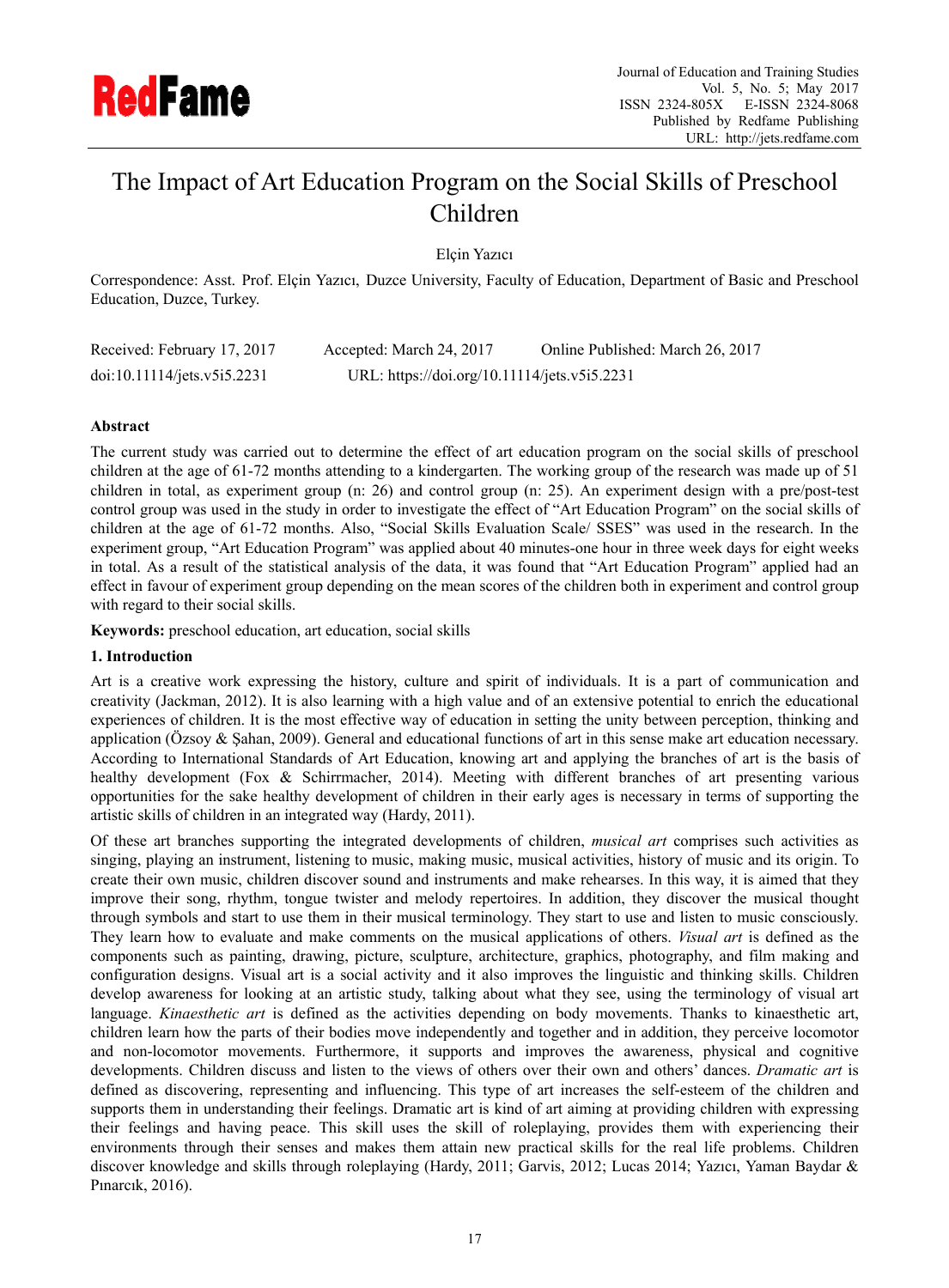All the sub-branches of art education are of importance at the same level and they are much more effective when they are integrated with other branches of disciplines. Children's experience in different branches of arts, their learning of art concepts are of importance in their attaining an artistic and aesthetic perspective. In terms of the features of art branches, these features provide ideas in order to bring cognitive and sensual expressions for the purpose of making children transfer their feelings and thoughts to each other. By making the connections and stimulations, children could attribute a personal meaning on events and can feel authorized in realizing and getting to know themselves (Hardy, 2011). It could help to develop such skills as the sense of self in children, reasoning, imagination, creativity, expressing himself and communication and supports all developmental fields. Because of these supportive components, teachers are responsible for teaching integrated art education as a part of the program in earlier years. When used in the class, integration supports and enriches the qualities and skills in all program fields. For that reason, art is the complementary components of general educational programs (Cevher Kalburan, 2012; Jackman, 2012). The content of art, the learning and teaching strategies are given in general education programs and besides that children are provided to express themselves personally and socially (Mercin & Alakuş, 20017; Garvis & Pendegast, 2011). One of these skills is social skills. Social skills are the ones allowing to start and carry on positive social relations with others like communication, problem solving, decision making, peer relations and managing oneself. Attaining social skills and making it permanent could be realized with the repetition of these skills in the family, school and other living areas (Kapıkıran, İvrendi  $\&$ Adak, 2006).

Teachers could use different strategies to make the children attain the skills of making connection with peers and carrying it on, controlling himself, adapting to the environment, carrying out a task in the group, coping with aggressive behaviours, making plans and solving problems. Teachers support children to make them experience speaking skills, respecting others' rights, waiting in the line, solution of a conflict, solving social problems and feeling empathy (Özyürek, Begde & Ferah Yavuz, 2014). For that reason, the teacher must include aesthetic interaction and artistic works in artistic teaching. Aesthetic interactions inform us about complex thinking, observing, choosing, differentiation, visualizing, hypothesizing, verification, adaptation, perception, and revising, criticizing, reflection, comparing, analysing, synthesizing and evaluating the artistic experiences. These interactions enrich and enlarge intercultural sense. The fact that the artistic works of children become valuable is a result of expressing their thoughts of the views of their friends and teachers over art. Ideas over artistic works make children equipped with necessary sources and skills in order to enrich and express artistic experiences. These studies enlarge the language and communication skills of children, deepen their world views and improve their social skills (Wong, 2007; Bell, 2012).

For that reason, teachers could make the artistic activities more meaningful by talking to children over what they do in activities, how they feel while doing them etc. In addition, children's self-esteem improves when teachers talk about the features and qualities of their works and they learn how to look at an artistic work of others, see the aesthetic features and discuss about them. The art works produced in groups provide children with making plans and realizing them together in cooperation. While working in cooperation, they should learn such skills as how to share objects, listen to others, how and when to work. With the art education given in this way, multi way development and particularly the development of social skills are supported (Ulutaş & Ersoy, 2004; Toy, 2006). In order to support the social skills of children, it is of great importance that teachers should provide qualitative artistic experiences in their classes and use art both as a purpose and a tool by learning artistic education through integrated artistic education and teaching it and deepening other academic learning (Terraccino, 2011; Yazıcı, Yaman Baydar & Pınarcık, 2016). Within this perspective, it is of vital importance that these kinds of artistic activities developed in children from early ages onwards make children attain awareness towards social skills in the future. In this sense, the research was carried out to determine the effect of "Art Education Program" on the social skills of the children at the age of 61-72 months attending to a kindergarten.

#### **2. Method**

This research has been carried out in order to investigate the effect of "Art Education Program" on social skills of 61-72 months old children. In this part of the study which has been conducted in accordance to with this purpose, research model, working group, data collection tools and analysis of data are presented.

#### *2.1 Research Model*

In this study, pre-test/post-test control group research design has been applied in order to analyze the effect of "Art Education Program" on 61-72 months old children who attend to a preschool education institution. Experimental researches are aimed to examine the differences which were created by researcher on dependent variable. In experimental research designs, the main aim is to examine the cause and effect relationship which is created between variables. In this research, without an unbiased assignment, two groups were matched in terms of literacy skills (Büyüköztürk, Kılıç-Çakmak, Akgün, Karadeniz & Demirel, 2012). The study was carried out without equal numbers of children in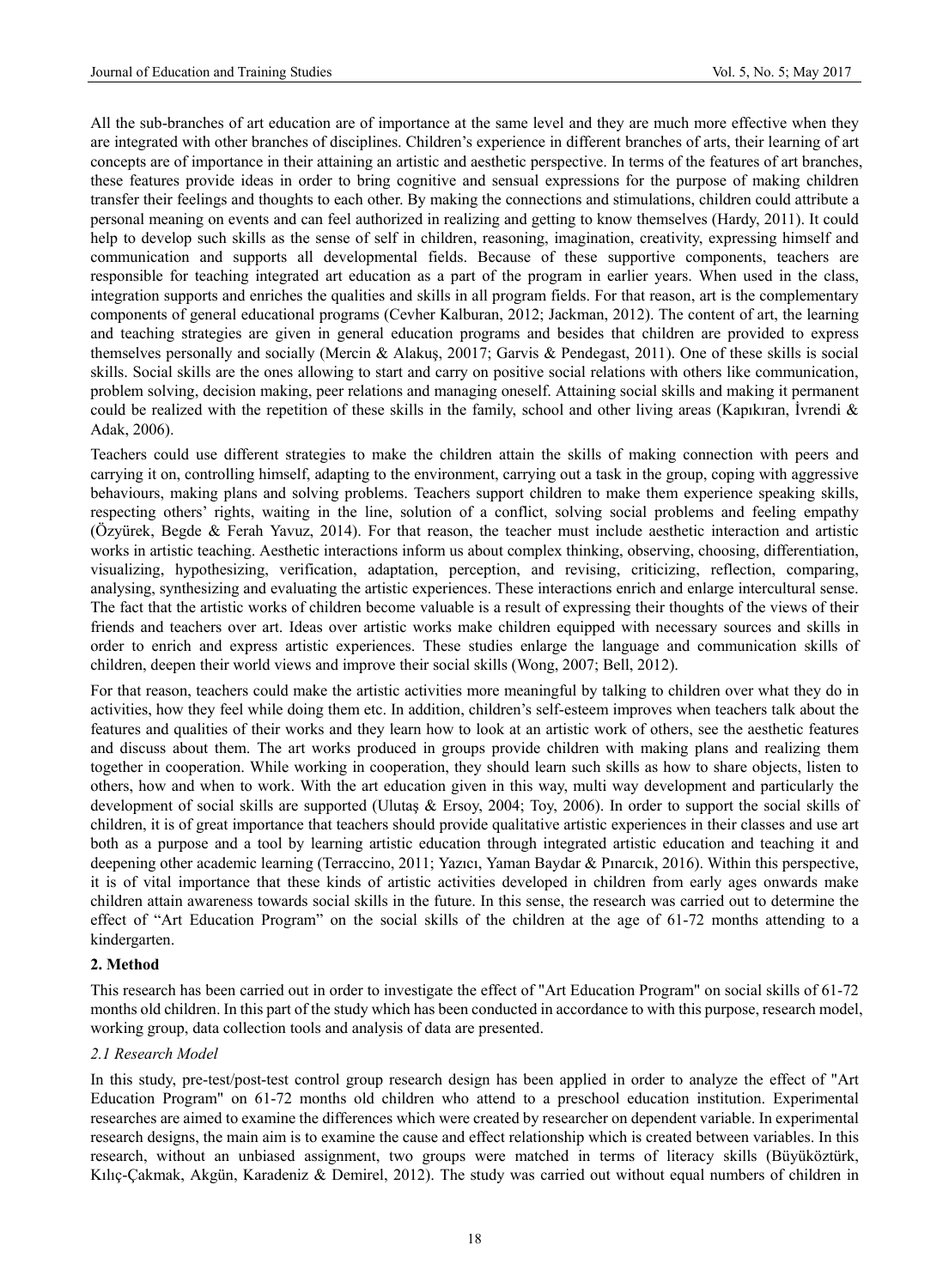accordance with control-group pre-test/post-test; as attempting to equalize the number of subjects in the experimental and control groups might lead to data loss and other problems in the event of the exclusion of some children from the class design (Büyüköztürk, 2014).

## *2.2 Study Group*

Study group of is consisted of the 61-72 months old children, with normal development, who attend to the independent preschools affiliated to the Ministry of Education in the district of Kecioren, Ankara in 2015-2016 academic year. Study group included a total of 51 children (experiment n=26; control n=25) who were selected by random sampling method, and not previously received any special education program. Demographic features of the study groups were;

Sex: in the experimental group, 49.o% of children were girls, 51.0% of children in experimental group were boys and 36.8% of children in control group were girls, 63.2% of children in control group were boys;

Birth order: in experimental group, 49.4% of children was firstborn, 37.6% of children in experimental group were last child in their family and 13.0% of children are middle child, 54.3% of children in control group were firstborn, 30.7% of children in control group were middle child and 15.0% of children in control group were last child;

Pre-school experience: in experimental group, 42.4% of children attended to preschool for 13-24 months, 34.0% of children in experimental group attended to preschool for 7-12 months 23.6% of children in experimental group attended to preschool for more than 24 months; in control group, 54.2% of children attended to preschool for 13-24 months, 43.0% of children attended to preschool for 7-12 months, 22.8 % of children attended to preschool for more than 24 months.

## *2.3 Data Collection Tools*

In this study, as data collection tools, "General Information Form" was used in order to collect general information about children and "SSES" which was developed by Avcıoğlu (2007) and the validity and reliability study of which was accomplished, was used.

#### *Social Skills Evaluation Scale/SSES*

"SSES" was developed by Avcıoğlu (2007) for the preschool children at the age of 4-6 and a scale containing the social skills. The dimensions of the social skills measured by the sub-scales in "SSES" were defined below.

- Interpersonal Skills (IS): Interpersonal skill dimension which is of importance in maintaining mutual interaction among individuals is made of 15 items.
- The Skills of Controlling the Anger Behaviours and Adapting to Changes (SCABC)**:** This dimension made up of skills allowing them to control both their own and others' anger behaviours in the social interaction of individuals and adapting to changes easily comprises 11 items.
- The Skills to Cope with Peer Pressure (SCPP): This dimension which is made up of the skills allowing the individuals to cope with various pressures likely to be encountered by their peers within social interaction comprises 10 items.
- The Skills to Control Oneself (SCO): This dimension which is made up of the skills allowing the individuals to control themselves on their social behaviours comprises 4 items.
- The Skills of Verbal Expression (SVE): This dimension which is made up of the skills forming an onset in the start and maintenance of interaction among individuals comprises 7 items.
- The Skills to Accept the Outcomes (SAO): This dimension which is made up of the skills allowing the individuals to accept various outcomes they could encounter comprises 4 items.
- The Skills to Listen (SL): This dimension which is made up of the listening skills forming an onset in the start and maintenance of interaction among individuals comprises 5 items.
- Skills to Form Objectives (SFO): This dimension which is made up of the skills allowing individuals form an objective free from others and develop these objectives comprises 3 items.
- Skills to Complete Tasks (SCT): This dimension which is made up of the skills helping individuals to fulfil the tasks for which they are responsible comprises 3 items.

The scale with 62 items that was filled out by teacher was expressed as Likert Type gradation scale of with five points (Never, Rarely, Sometimes, Frequently, Always).

*Validity and Reliability Study:* The reliability study of the scale was determined through the methods of Cronbach Alpha Coefficient, split half reliability coefficient and test and re-test. The alpha internal consistency coefficient for factor and whole scale was found .95, .94, .92, .91, .85, .95, .87, .78, .88 and .98 respectively. The test, re-test reliability coefficients of the scale were found .91, .89, .85, .87, .84, .85, .85, .62, .82 and .89 respectively. The test, re-test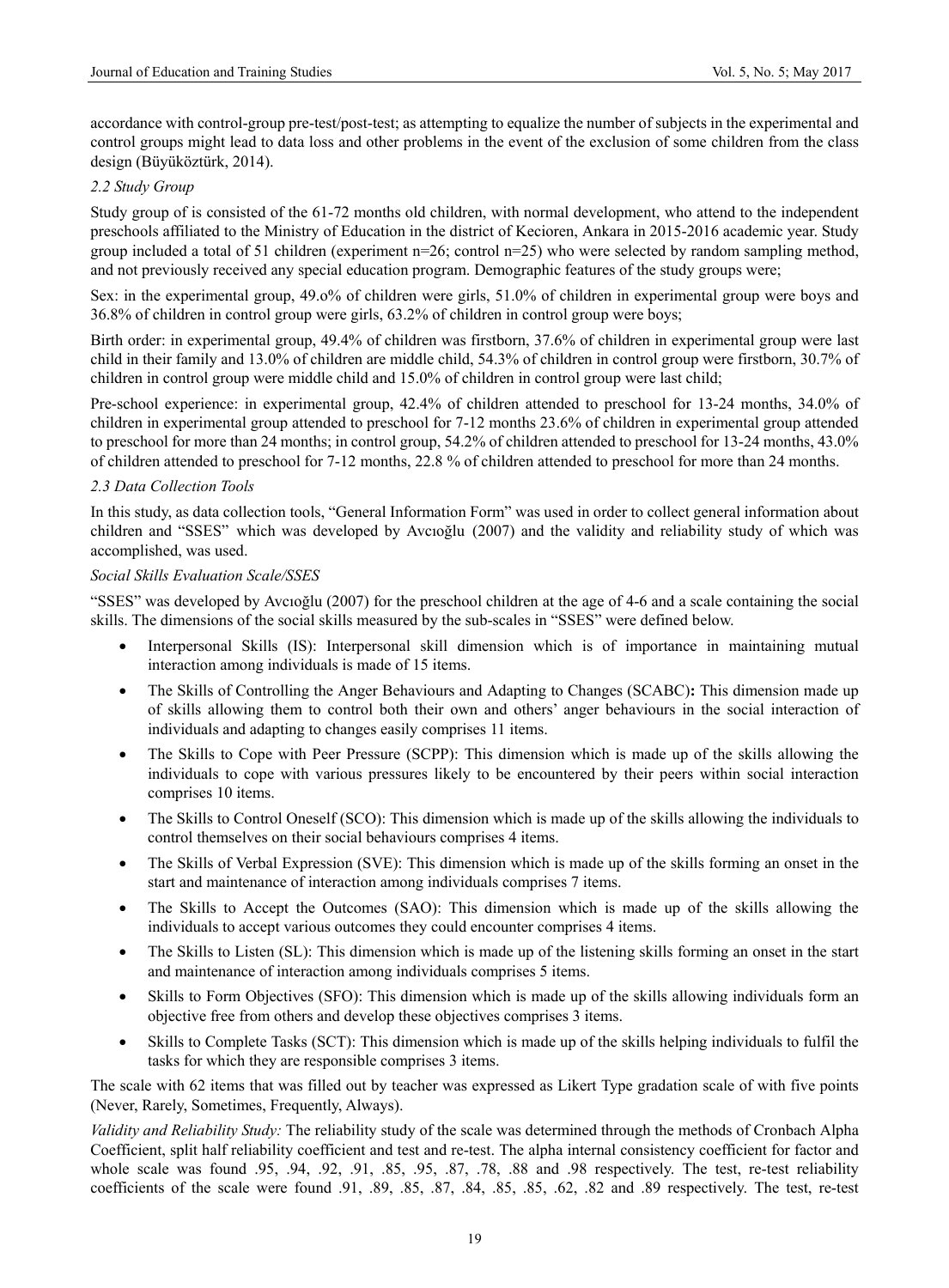reliability coefficients of the scale for sub-factors and the whole scale were .98, .73, .82, .78, .83, .73, .90, .79, .60 and .83 respectively (Avcıoğlu, 2007). In the current, reliability total SSES Cronbach Internal Consistency Coefficient was .87 in this study.

#### *Art Education Program*

"Art Education Program" bases upon supporting the social skills of the children at the age of 61-72 months in the preschool period. Considering the items of "Art Education Program"; the "Pre-school Education Program (2013)" which is implemented by the Ministry of Education for 36-72 months old children, have been examined and associated acquisition and development indicators have been selected. While determining the indicators of acquisition and development, a single area of growth hasn't been kept in the forefront; all areas of development have been supported in accordance with the children's educational needs. "Art Education Program" prepared and implemented for the study has the following features:

- It is suitable developmentally and child centred.
- Activities are planned to be implemented in a time period varying between about 40 minutes to an hour, in three week days for eight weeks in total.
- Art works associated with various activities including drama, play, literacy, science, creativity, math, music and movement activities,
- Different methods and techniques (Drama, play, music, question and answer, problem solving etc. ) are employed for a given activity,
- Activities are presented in three phases from basic to complicated level,
- Play-based learning is central to all activities.
- "Art Education Program" consists of 24 unique activities of musical art, visual art, kinesthetic art and dramatic art.

Following of the preparation process of "Art Education Program", program has been introduced to 5 experts. Experts assessed the comprehensibility and relevance of the activities with the aim of program by using the triple rating scale such as "Never", "Average", "Full". After obtaining expert opinions, they were combined in a form and assessed by considering opinions of experts and analyzes were performed for each question. The percentages of compromise which are known as the reliability of raters were calculated to determine level of the harmony between experts. To determine the consensus of researchers and experts on the assessment, the formula which was indicated by Miles and Haberman (1994) was used. According to this formula was calculated as Percentage of Compromise =  $[Consensus/$ (Consensus + Dissidence)] x100] (Baştürk 2009). As a result of this calculation, it was indicated that there was a harmony above 90% among experts, suggested changes for "Art Education Program" was done and shaped in final version and got ready for the main implementation.

# *2.4 Data Collection*

In order to assess the effects of "Art Education Program" on social skills, "SSES" for 61-72 months Old Children pretest was implemented in experimental and control group on  $10^{th}$ -14<sup>th</sup> October, 2016. After pretests, on  $17^{th}$  October-9<sup>th</sup> December, 2016 "Art Education Program" was implemented in experimental group. MEB Preschool Education Program was implemented by their teacher in control group. "Research Test of "SSES" was implemented as test in experiment and control group on  $12^{th}$ -16<sup>th</sup> December, 2016.

#### *2.5 Data Analysis*

The data of research was resolved using SPSS statistical program. In the study, descriptive statistics such as frequency and percentage assessment of the demographic characteristics of the children were used. Scores of "SSES" were examined in order to see there was either normal distribution or not by the Kolmogorov-Smirnov Test (Özdamar, 2004). As a result of Kolmogorov-Smirnov normality test, it was seen that data was normally distributed (p>0.05).

As a result of the normality test in the analysis of data; as the "SSES" pre-test/post-test scores of the children in the experiment and control groups had normal distribution, inter-group comparisons were analysed through Independent Sampling T-Test and in-group comparisons were analysed with Paired Sampling T-Test. While from Independent Sampling T-Test tests examines showing differences in a meaningful way from each of the scores obtained from unrelated samples, Paired Sampling T-Test assess the scores of related two measurement set whether it differ or not (Büyüköztürk, 2009). While investigating the differences between categorical variables, significance level was set to be 0.05 and when it is  $p<0.05$ , it means that there is a significant difference between the groups and when it is  $p>0.05$ , it means there is no significant difference between the groups (Büyüköztürk, et al. 2012).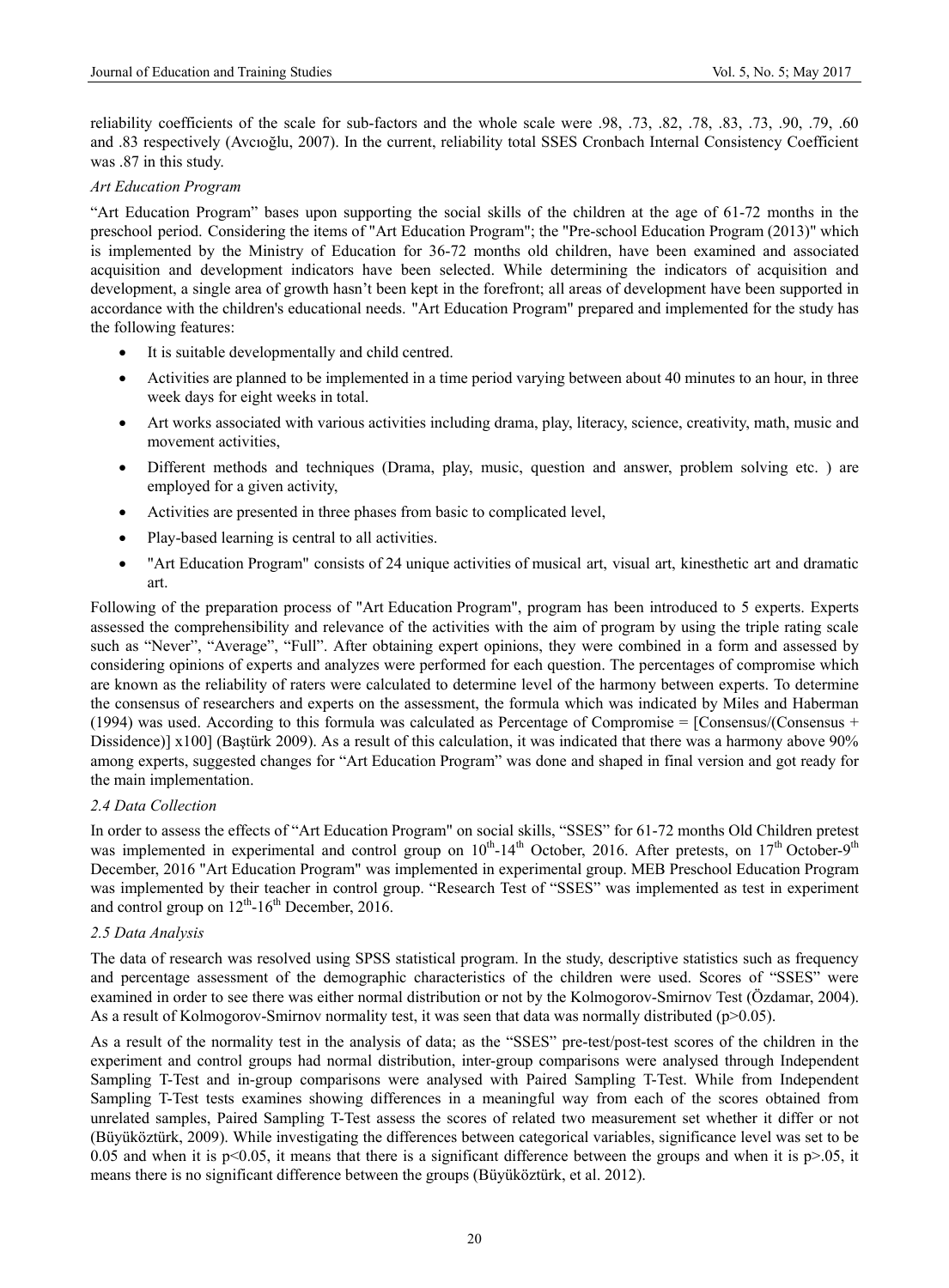Additionally, in the study the covariance analysis (ANCOVA) was also used to determine whether the differences in the posttest scores of experimental and control groups after the experimental procedure depend on pretest scores. In a research, the covariance analysis, is a technique, which provides statistical control of another variable or variables called covariate that have correlation with the dependent variable, other than the independent variable of which the effect is tested (Lord, 1960). The aim of implementation of this test is pulling out the changes caused by the covariate from the posttest scores that are considered as the dependent variables, and afterwards determining whether the change in the dependent variable is due to the change in the independent variable, or not (Punch, 2005). In the analysis, the posttest scores are considered as the dependent variable, the group variable as fixed variable, and the pretest scores as covariate.

- In order to test whether the experimental and control groups were received from the same universe, the comparisons of the average scores of the "SSES" pre-test were analyzed using the Independent Samples T-Test.
- In order to determine whether there is a significant difference between the pre-test and post-test score averages of "SSES" in each group, the Paired Sample T-Test was applied.
- In order to determine whether the "Art Education Program", affected the social skills in children, Independent Samples T-Test was applied to compare post-test score averages of the experiment and control groups.
- The posttest scores of experiment and control groups were also compared by covariance analysis in order to determine any significant effect occurred when the effect of the pretest scores are eliminated.

#### **3. Results**

The results of the research, which was carried out to examine the effects of the "Art Education Program" on the social skills of 61-72 months old children, who attend preschool, are presented below.

| Table 1. T-Test Scores in the Independent Groups in term of "SSES" Sub-Dimension of the Children in Experiment and |  |  |
|--------------------------------------------------------------------------------------------------------------------|--|--|
| Control Groups and Total Pre-Test Scores                                                                           |  |  |

| <b>SSES</b>       | Group      | N  | X      | S     | df | t   | p   |          |
|-------------------|------------|----|--------|-------|----|-----|-----|----------|
|                   | Experiment | 26 | 45.76  | 8.71  | 49 |     |     |          |
| <b>IS</b>         | Control    | 25 | 47.20  | 7.17  | 49 | 39  | 26  |          |
| <b>SCABC</b>      | Experiment | 26 | 30.38  | 6.41  | 49 | 409 | 65  |          |
|                   | Control    | 25 | 32.76  | 5.56  | 49 |     |     |          |
| <b>SCPP</b>       | Experiment | 26 | 26.42  | 6.61  | 49 | 29  | 99  |          |
|                   | Control    | 25 | 27.40  | 6.57  | 49 |     |     |          |
| <b>SCO</b>        | Experiment | 26 | 11.11  | 2.86  | 49 | 013 |     |          |
|                   | Control    | 25 | 11.80  | 2.14  | 49 |     |     | 16<br>40 |
| <b>SVE</b>        | Experiment | 26 | 21.19  | 4.51  | 49 | 64  |     |          |
|                   | Control    | 25 | 22.32  | 3.31  | 49 |     |     |          |
| <b>SAO</b>        | Experiment | 26 | 10.34  | 2.85  | 49 | 279 | .07 |          |
|                   | Control    | 25 | 11.12  | 2.36  | 49 |     |     |          |
| SL                | Experiment | 26 | 14,80  | 3.56  | 49 | 42  | 61  |          |
|                   | Control    | 25 | 15.24  | 3.41  | 49 |     |     |          |
| <b>SFO</b>        | Experiment | 26 | 8.65   | 2.48  | 49 | 65  | 39  |          |
|                   | Control    | 25 | 9.44   | 1.85  | 49 |     |     |          |
| <b>SCT</b>        | Experiment | 26 | 9.46   | 2.00  | 49 | 051 | 98  |          |
|                   | Control    | 25 | 10.00  | 1.97  | 49 |     |     |          |
| <b>Total SSES</b> | Experiment | 26 | 178.15 | 31.85 | 49 | 39  | 26  |          |
|                   | Control    | 25 | 187.80 | 26.99 | 49 |     |     |          |

As given in Table 1, depending on t-test scores in the independent groups in term of "SSES" sub-dimension of the children in experiment and control groups and total pre-test scores, no statistically significant difference was found between the IS (t (49)= -.639, p>0.05), SCABC (t (49)= -1.409, p>0.05), SCPP (t (49)= -.529, p>0.05), SCO (t (49)= -1.013, p>0.05), SVE (t (49)= -.964, p>0.05), SAO (t (49)= -1.279, p>0.05), SL (t (49)= -.442, p>0.05), SFO (t (49)= -.965, p $>0.05$ ), SCT (t (49)= -1.051, p $>0.05$ ) sub-dimensions of the children in the experiment and control groups and total pre-test mean scores (t( $49$ = -.639, p>0.05).

As given in Table 2, depending on t-test scores in term of "SSES" sub-dimension of the children in experiment group and total pre-test/post test scores, a statistically significant difference was found between IS (t  $(25)$ = -8.868, p<0.05), SCABC (t (25)= -11.776, p<0.05), SCPP (t (25)= -10.081, p<0.05), SCO (t (25)= -6.974, p<0.05), SVE (t (25)= -7.637, p<0.05), SAO (t (25)= -8.289, p<0.05), SL (t (25)= -5.084, p<0.05), SFO (t (25)= -4.521, p<0.05), SCT (t (25)= -5.984,  $p\leq 0.05$ ) sub-dimensions of the children in the experiment group and total pre-test/post-test mean scores (t (25)= -10.734, p<0.05).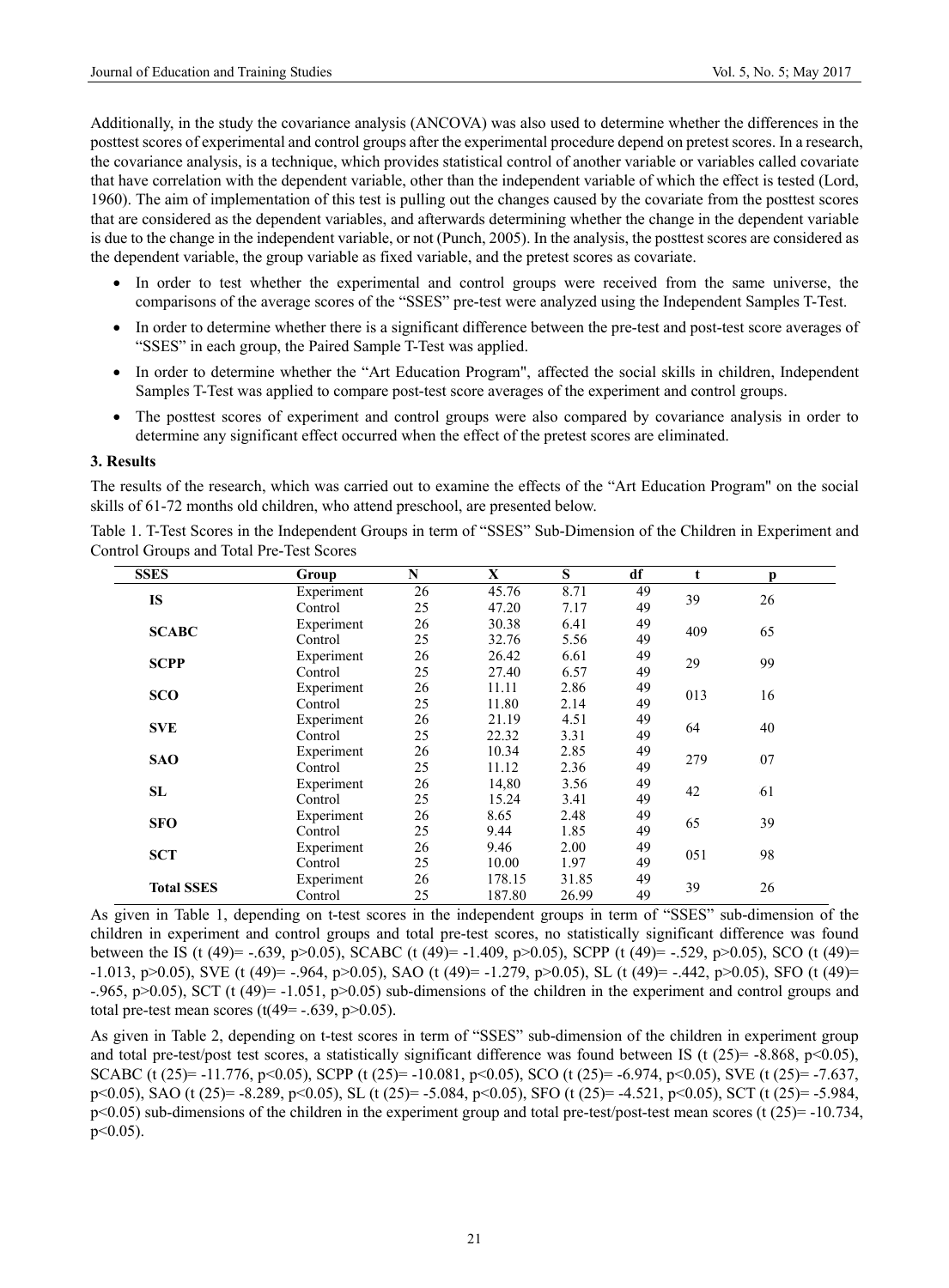| <b>SSES</b>       | Group                  | N  | X      | S     | df |           | p    |
|-------------------|------------------------|----|--------|-------|----|-----------|------|
| <b>IS</b>         | <b>Experiment Pre</b>  | 26 | 45.76  | 8.71  | 25 | $-8.868$  | .000 |
|                   | <b>Experiment Post</b> | 26 | 63.88  | 6.73  | 25 |           |      |
| <b>SCABC</b>      | <b>Experiment Pre</b>  | 26 | 30.38  | 6.41  | 25 | $-11.776$ | .000 |
|                   | <b>Experiment Post</b> | 26 | 46.26  | 6.13  | 25 |           |      |
| <b>SCPP</b>       | <b>Experiment Pre</b>  | 26 | 26.42  | 6.61  | 25 | $-10.081$ | .000 |
|                   | <b>Experiment Post</b> | 26 | 41.03  | 4.34  | 25 |           |      |
| <b>SCO</b>        | <b>Experiment Pre</b>  | 26 | 11.11  | 2.86  | 25 | $-6.974$  | .000 |
|                   | <b>Experiment Post</b> | 26 | 16.07  | 2.57  | 25 |           |      |
|                   | <b>Experiment</b> Pre  | 26 | 21.19  | 4.51  | 25 | $-7.637$  | .000 |
| <b>SVE</b>        | <b>Experiment Post</b> | 26 | 29.38  | 3.06  | 25 |           |      |
| <b>SAO</b>        | <b>Experiment</b> Pre  | 26 | 10.34  | 2.85  | 25 | $-8.289$  | .000 |
|                   | <b>Experiment Post</b> | 26 | 15.42  | 2.43  | 25 |           |      |
| SL                | <b>Experiment</b> Pre  | 26 | 14.80  | 3.56  | 25 | $-5.084$  | .000 |
|                   | <b>Experiment Post</b> | 26 | 19.76  | 2.76  | 25 |           |      |
| <b>SFO</b>        | <b>Experiment Pre</b>  | 26 | 8.65   | 2.48  | 25 | $-4.521$  |      |
|                   | <b>Experiment Post</b> | 26 | 11.38  | 1.67  | 25 |           | .000 |
| <b>SCT</b>        | <b>Experiment</b> Pre  | 26 | 9.46   | 2.00  | 25 | $-5.984$  |      |
|                   | <b>Experiment Post</b> | 26 | 12.53  | 1.67  | 25 |           | .000 |
| <b>Total SSES</b> | <b>Experiment Pre</b>  | 26 | 178.15 | 31.85 | 25 |           |      |
|                   | <b>Experiment Post</b> | 26 | 255.76 | 18.55 | 25 | $-10.734$ | .000 |

Table 2. T-Test Scores in Term of "SSES" Sub-Dimension of the Children in Experiment Group and Total Pre-Test/Post-Test Scores

Table 3. T-Test Scores in term of "SSES" Sub-Dimension of the Children in Control Group and Total Pre-Test/Post-Test Scores

| <b>SSES</b>       | Group                                            | N  | X      | S     | df |          | p    |
|-------------------|--------------------------------------------------|----|--------|-------|----|----------|------|
|                   | Control Pre                                      | 25 | 47.20  | 7.17  | 24 | $-6.952$ |      |
| <b>IS</b>         | <b>Control Post</b>                              | 25 | 51.76  | 6.37  | 24 |          | .000 |
| <b>SCABC</b>      | Control Pre                                      | 25 | 32.76  | 5.56  | 24 | $-5.626$ | .000 |
|                   | <b>Control Post</b>                              | 25 | 35.84  | 6.01  | 24 |          |      |
| <b>SCPP</b>       | Control Pre                                      | 25 | 27.40  | 6.57  | 24 |          | .000 |
|                   | <b>Control Post</b>                              | 25 | 32.16  | 6.49  | 24 | $-6.936$ |      |
| <b>SCO</b>        | Control Pre                                      | 25 | 11.80  | 2.14  | 24 |          | .003 |
|                   | <b>Control Post</b>                              | 25 | 12.84  | 2.77  | 24 | $-3.375$ |      |
| <b>SVE</b>        | Control Pre                                      | 25 | 22.32  | 3.31  | 24 | $-3.063$ | .000 |
|                   | 25<br>24<br>23.64<br>4.01<br><b>Control Post</b> |    |        |       |    |          |      |
| <b>SAO</b>        | Control Pre                                      | 25 | 11.12  | 2.36  | 24 | $-4.625$ | .000 |
|                   | <b>Control Post</b>                              | 25 | 12.56  | 2.14  | 24 |          |      |
| <b>SL</b>         | Control Pre                                      | 25 | 15.24  | 3.41  | 24 | $-5.331$ | .000 |
|                   | <b>Control Post</b>                              | 25 | 16.72  | 3.25  | 24 |          |      |
| <b>SFO</b>        | Control Pre                                      | 25 | 9.44   | 1.85  | 24 | $-1.984$ | .049 |
|                   | <b>Control Post</b>                              | 25 | 10.16  | 1.92  | 24 |          |      |
| <b>SCT</b>        | Control Pre                                      | 25 | 10.00  | 1.97  | 24 | $-2.400$ | .024 |
|                   | Control Post                                     | 25 | 10.44  | 2.14  | 24 |          |      |
| <b>Total SSES</b> | Control Pre                                      | 25 | 187.80 | 26.99 | 24 | $-8.050$ | .000 |
|                   | <b>Control Post</b>                              | 25 | 206.12 | 29.95 | 24 |          |      |

As given in Table 3, depending on t-test scores in term of "SSES" sub-dimension of the children in control group and total pre-test/post-test scores, a statistically significant difference was found between IS (t  $(24)$ = -6.952, p<0.05), SCABC (t (24)= -5.626, p<0.05), SCPP (t (24)= -6.936, p<0.05), SCO (t (24)= -3.375, p<0.05), SVE (t (24)= -3.063, p<0.05), SAO (t (24)= -4.625, p<0.05), SL (t (24)= -5.331, p<0.05), SFO (t (24)= -1.984, p<0.05), SCT (t (24)= -2.400,  $p\leq 0.05$ ) sub-dimensions of the children in the control group and total pre-test/post-test mean scores (t (24)=-8.050, p<0.05).

As shown in Table 4, depending on t-test scores in the independent groups in term of "SSES" sub-dimension of the children in experiment and control groups and total post-test scores, a statistically significant difference was found between the IS (t (49)= 6.601, p<0.05), SCABC (t (49)= 6.129, p<0.05), SCPP (t (49)= 5.755, p<0.05), SCO (t (49)= 5.757, p<0.05), SVE (t (49)= 5.757, p<0.05), SAO (t (49)= 4.316, p<0.05), SL (t (49)= 2.423, p<0.05), SFO (t (49)= 3.610, p $\leq$ 0.05), SCT (t (49)= 3.902, p $\leq$ 0.05) sub-dimensions of the children in the experiment and control groups and total post-test mean scores (t  $(49)=4.450$ , p $<0.05$ ).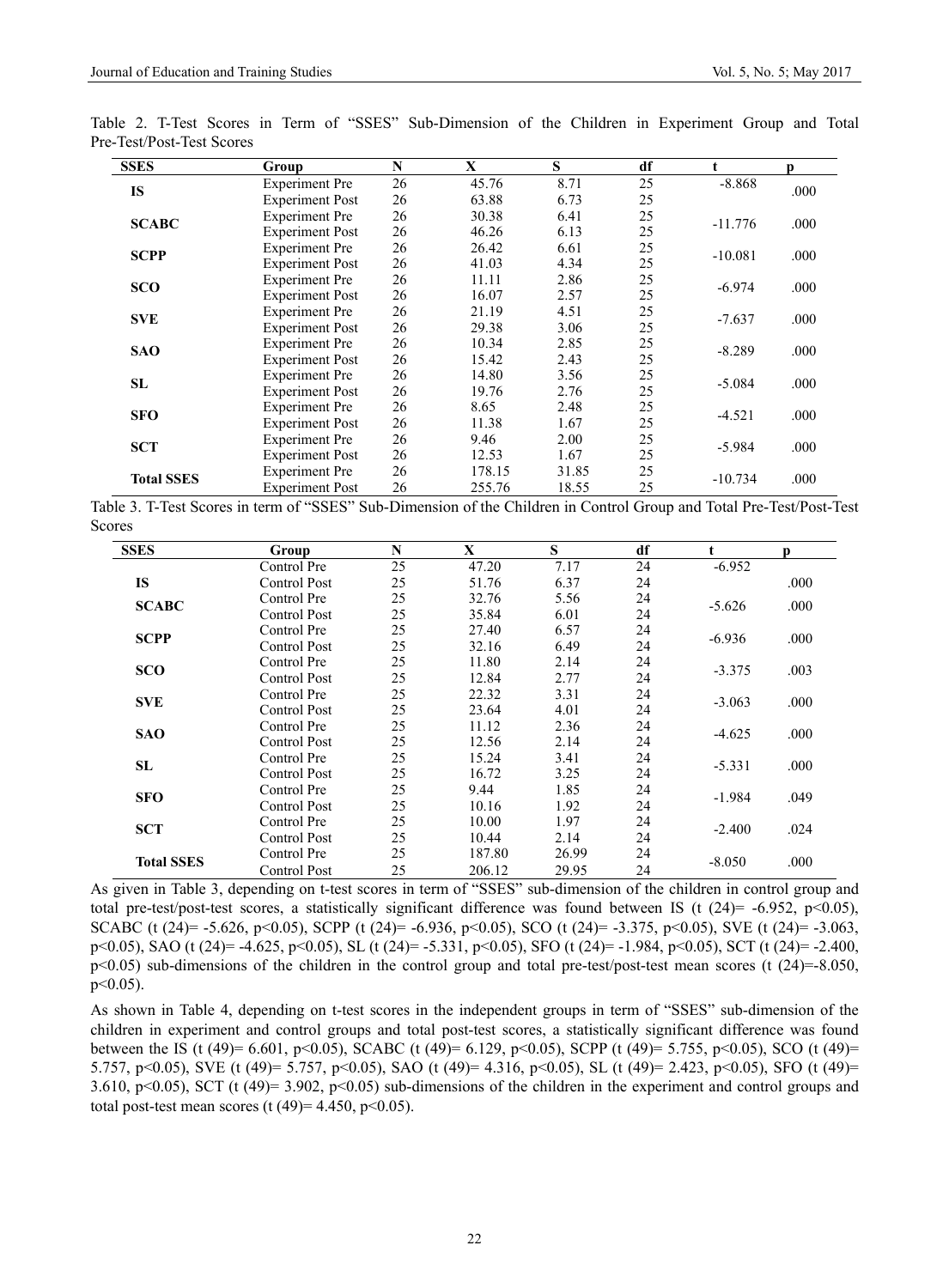| <b>SSES</b>  | Group      | N  | X      | S     | df | t     | D    |  |
|--------------|------------|----|--------|-------|----|-------|------|--|
|              | Experiment | 26 | 63.88  | 6.73  | 49 |       |      |  |
| <b>IS</b>    | Control    | 25 | 51.76  | 6.37  | 49 | 6.601 | .000 |  |
| <b>SCABC</b> | Experiment | 26 | 46.26  | 6.13  | 49 | 6.129 | .000 |  |
|              | Control    | 25 | 35.84  | 6.01  | 49 |       |      |  |
| <b>SCPP</b>  | Experiment | 26 | 41.03  | 4.34  | 49 | 5.755 | .000 |  |
|              | Control    | 25 | 32.16  | 6.49  | 49 |       |      |  |
|              | Experiment | 26 | 16.07  | 2.57  | 49 | 5.757 |      |  |
| <b>SCO</b>   | Control    | 25 | 12.84  | 2.77  | 49 |       | .000 |  |
|              | Experiment | 26 | 29.38  | 3.06  | 49 |       |      |  |
| <b>SVE</b>   | Control    | 25 | 23.64  | 4.01  | 49 | 5.757 | .000 |  |
|              | Experiment | 26 | 15.42  | 2.43  | 49 |       |      |  |
| <b>SAO</b>   | Control    | 25 | 12.56  | 2.14  | 49 | 4.316 | .000 |  |
|              | Experiment | 26 | 19.76  | 2.76  | 49 |       |      |  |
| SL           | Control    | 25 | 16.72  | 3.25  | 49 | 2.423 | .019 |  |
|              | Experiment | 26 | 11.38  | 1.67  | 49 |       |      |  |
| <b>SFO</b>   | Control    | 25 | 10.16  | 1.92  | 49 | 3.610 | .001 |  |
|              | Experiment | 26 | 12.53  | 1.67  | 49 | 3.902 |      |  |
| <b>SCT</b>   | Control    | 25 | 10.44  | 2.14  | 49 |       | .000 |  |
| <b>Total</b> | Experiment | 26 | 255.76 | 18.55 | 49 | 4.450 |      |  |
|              |            |    |        |       |    |       | .000 |  |

Table 4. T-Test Scores in the Independent Groups in term of "SSES" Sub-Dimension of the Children in Experiment and Control Groups and Total Post-Test Scores

In order to have a better visual understanding of the difference regarding the pre-test/posttest results between the experiment group upon which the "Art Education Program" was implemented and control group on which no action was taken, a line chart was utilized. Differences between the scores obtained from both experimental and control groups before and after the experimental process, were shown in Figure 1.





Figure 1. Experiment and Control Groups Pre-test/Posttest Score Comparison

In the comparison of the difference between the scores, the experiment and control groups obtained in "SSES", it was found that despite an increase of 77.61 points in the experiment group, the increase in the control group was 18.32. As a result, the experiment group's scores were higher than the control group, and the difference was statistically significant with t test (p<.05). According to these results obtained, it can be said that "Art Education Program" improves children's social skills significantly. After the difference between the average scores, the covariance analysis was used in order to determine whether there was still a significant difference between the posttest scores of the experiment and control groups when the effect of the pre-test was removed (Büyüköztürk, 1998). In the analysis, posttest scores are considered as dependent variables, group variables as fixed variables and the pre-test scores as covariates, and analytical results were shown in Table 5.

When the Table 5 was analyzed, it was determined that there was a significant difference between the posttest scores of the children (F<sub>1-47</sub> = 37.243; p=0.000). According to these results obtained, it was found that the children's "SSES" post-test results had a significant difference regarding their position of being in experiment and control group.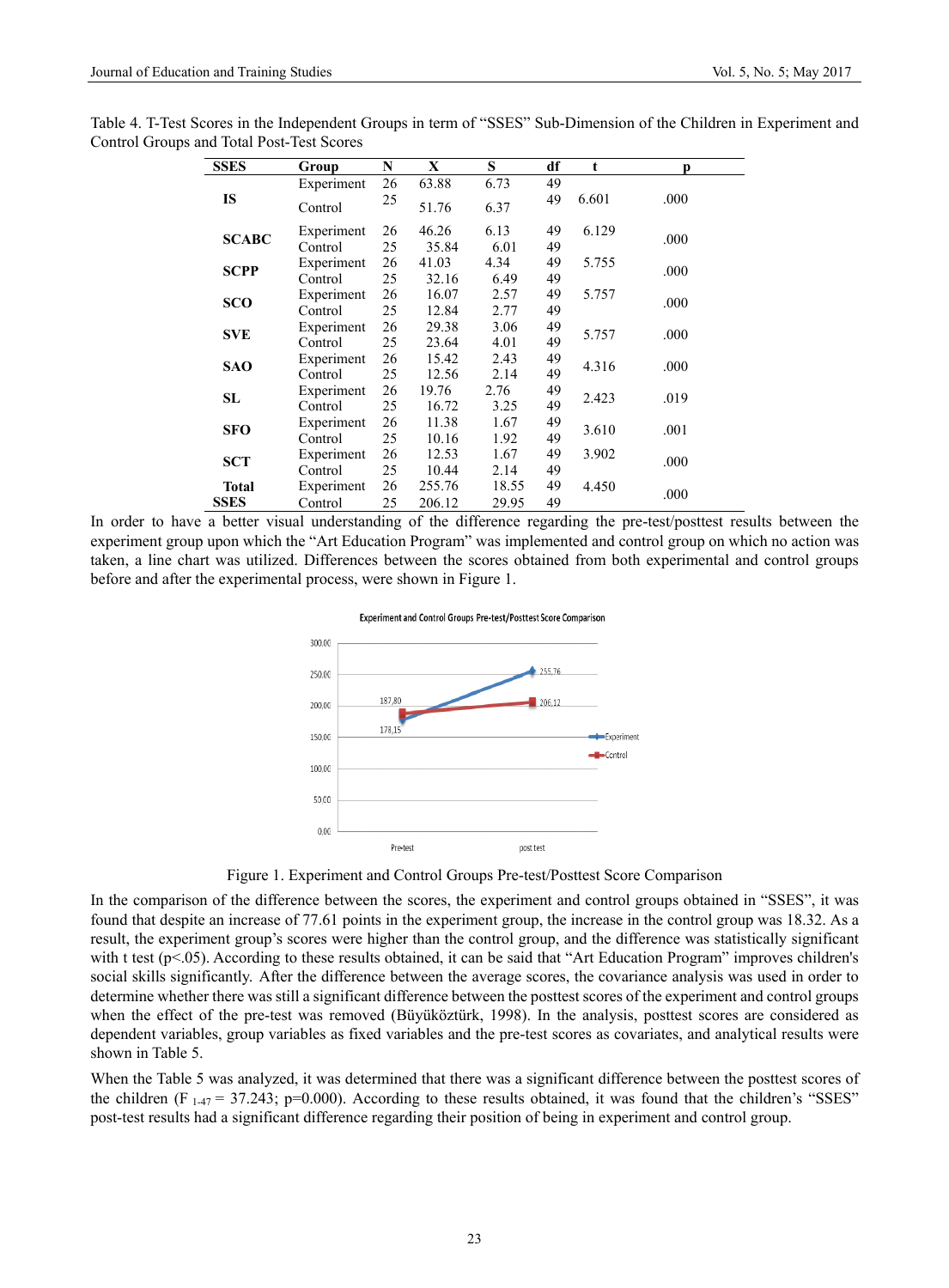| <b>Source</b>    | <b>Sum of Squares</b>  | df | <b>Mean Square</b> |        | Sig. | η2   |
|------------------|------------------------|----|--------------------|--------|------|------|
| Corrected Model  | $50062.965^{\text{a}}$ |    | 16687.655          | 68.181 |      | .813 |
| Intercept        | 19158.260              |    | 19158.260          | 78.275 |      | .625 |
| Group            | 15362.337              |    | 15362.337          | 62.766 |      | .572 |
| Pretest          | 12888.220              |    | 12888.220          | 52.657 |      | .528 |
| Group * Pre-test | 9115.354               |    | 9115.354           | 37.243 |      | .442 |
| Error            | 11503.544              | 47 | 244.756            |        |      |      |
| Total            | 2793151.000            | 51 |                    |        |      |      |
| Corrected Total  | 61566.510              | 50 |                    |        |      |      |

Table 5. The Covariance Analysis Results That the Posttest Scores Are Considered As Dependent Variables

# **4. Discussion**

We investigated the impact of "Art Education Program" on the social skills of preschool children. "Art Education Program was integrated with a standard educational program and its effect was tested by "SSES". Study results showed that "Art Education Program" significantly improved the social skills in all domains as well as overall scores.

The children from the experiment and control groups were from the same universe before the "Art Education Program" was implemented since pretest scores from the "SSES" of experiment and control group were comparable. In other words, children in the control group and in the experiment group are considered to be similar in terms of the measured characteristic.

It is likely to say that the Ministry of Education program supporting the artistic activities implemented by the classroom teachers to the children in the control group had a positive effect on the social skills of children. This result could be regarded as an expected case. The difference in the pre-test/post-test scores evaluating the social skills of the children in the control group could be related to the application of the artistic activities in a way that classroom teachers could support the social skills and their active involvement in the learning process of the children

It was found that there was a significant difference between the "SSES" post-test scores the children in the experiment and control groups. Depending on this result, it is likely to think that "Art Education Program had a significant difference compared to the control group on which no process was applied in terms of the social skills of the children.

Upon the revising of the researches carried out, it was found that Erbay & Doğru (2010) investigated the effect of drama education, one of the sub-branches of art, on the social communication skills of children under six years of age attending to a kindergarten. At the end of the research, they found that drama education had a positive effect upon the social communication of children.

Duffy & Fuller (2000) investigated the program of music therapy program which is a sub-branch of art on the social skills of children in their studies. They found that the eight-week education had an effect on the social skills of children.

Atasavun Uysal & Düger (2012) examined the effect of visual perception education, a sub-branch of art, on the social skills of children in their study and found that it had an effect on the social skills of children.

Upon revising the related literature, it was found that musical art helps improve the linguistic and spatial reasoning skills as well as making children attain such habits that are essential for life as sharing a contented surrounding with other children, being a part of a group, doing something with friends, being tidy and disciplined, waiting for his turn and being patient (Başer, 2004; Lucas, 2014). Visual Arts is a social activity as well as improving linguistic and intellectual skills. In addition, it makes people attain a great many values such as learning visual language, formation of art taste, the skill to think originally as a different way of communication, improving physical development, accelerating mental development, improving imagination, starting to build up culture and forming self-confidence (Ayaydın, 2010; Hardy, 2011). Kinesthetic art supports and improves the physical development of children, their social and emotional development and cognitive developments. Children discuss and listen to the views of their own and others' dances. (Garvis, 2012). Dramatic art makes children attain some qualities such as self-confidence, knowing oneself, creativity, critical view, going beyond oneself, producing practical and new skills for the real life problems (Kara  $\&$  Cam, 2007). In addition, it also plays a significant role in their mental circles and in their personality developments in terms of expressing their opinion and feeling comfortable (Garvis, 2012: 88; Lucas, 2014: 26). In this sense, art education is of importance as it supports the social skills of children.

The results of the research and what was obtained in the literature given above correspond that they are effective in increasing the social skills of children. The fact that the "Art Education Program" is made up of activities comprising the whole branches of art (musical, visual, kinesthetic and dramatic) is integrated with different types of activities (art, drama, mathematics, science etc.), that an education environment is prepared with an adequate equipment to increase the perception of children, active involvement of children in the learning life through different methods and techniques,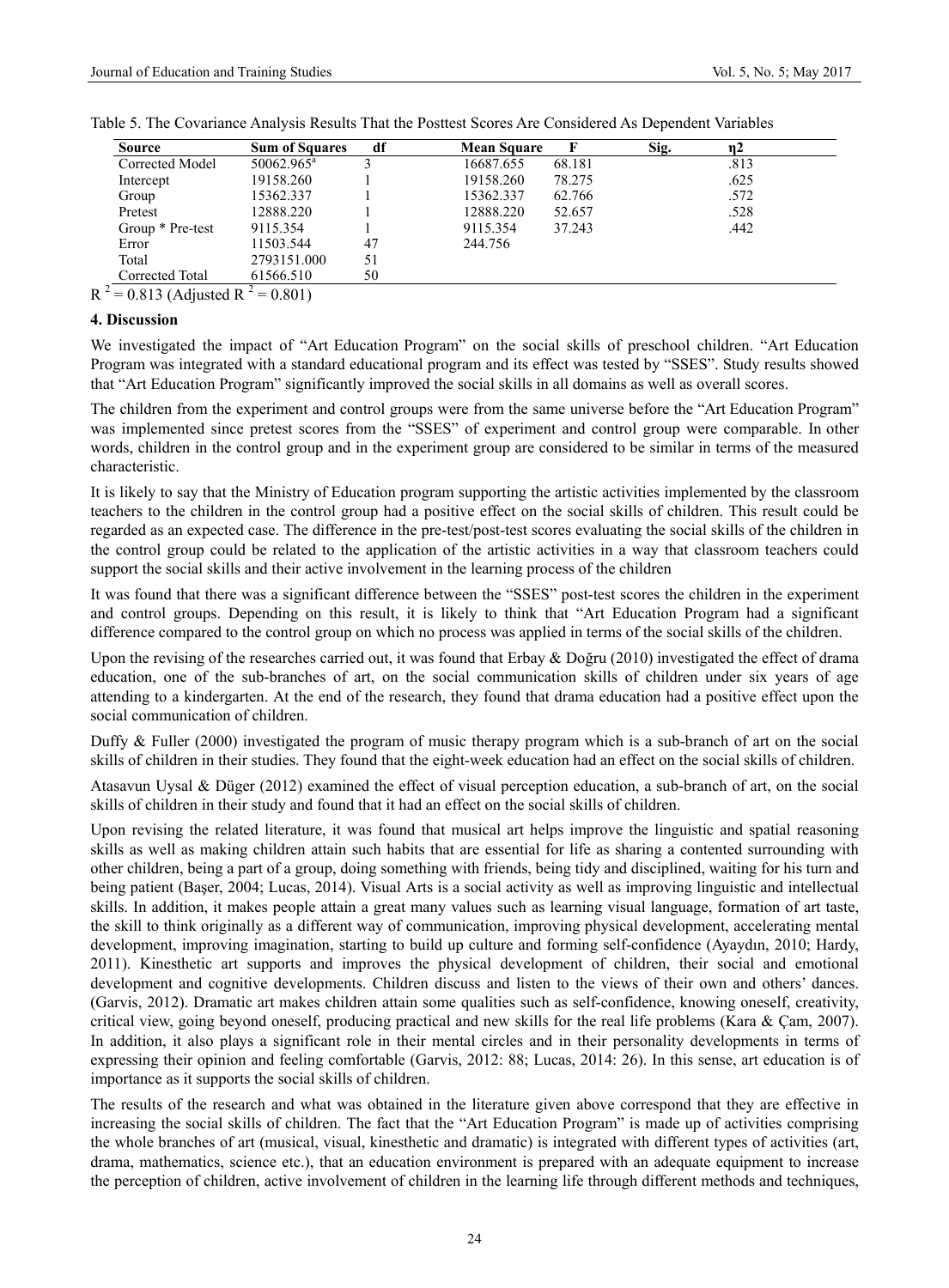the activities are play based and learning centered and that the activities are applied systematically might be reason that "SSES" scores are statistically significant in favor of posttest in children in the experiment group. In this sense It is likely to say that the "Art Education Program applied to the children in the experiment group had a positive effect on the social skills of children.

Under the light of the data obtained from the study, following suggestions have been made;

- As the "Art Education Program" can be integrated with the other activity areas in pre-school training program, the areas of other disciplines can also be studied.
- In order to the effectiveness of the "Art Education Program", a wider sample group can be provided to benefit from this training by carrying out norm studies.

#### **References**

- Atasavun, U. S., & Düger, T. (2012). Visual perception training on social skills and activity performance in low-vision children. *Scandinavian Journal of Occupational Therapy, 19*, 33–41. https://doi.org/10.3109/11038128.2011.582512
- Avcıoğlu, H. (2007). A Study of validity and reliability of the scale for evaluating social skills (4-6 ages). *AİBU, Faculty of Education Journal, 7*(2), 87-101.
- Ayaydın, A. (2010). The values visual arts education gaın to individual in preschool period. *Erzincan Faculty of Education Journal, 12*(1), 187-200.
- Başer, F. A. (2004). Contribution of music to child development in preschool period. *Sakarya University Education Faculty Journal,* 1-10.
- Baştürk, S. (2009). Field education in the faculties of science and literature according to secondary education candidate teachers of mathematics, *İnönü University Faculty of Education Journal*, *10*(3), 137-160.
- Bell, D. (2012). Talking about art with young people: conversational strategies for aesthetic learning in early childhood setting. University of otago college of education, *International Art inn Early Childhood Research Journal, 3*(1), 1-17.
- Büyüköztürk, Ş. (1998). Analysis of Covariance (Analysis of Covariance with a Comparative Model). Ankara University. *Journal of Faculty of Educational Sciences,* 91-105.
- Büyüköztürk, Ş. (2009). *Guide Book for Analysis of Data for Social Sciences* (10<sup>th</sup> Edition). Ankara: Pegem Academia Publishing.
- Büyüköztürk, Ş. (2014). *Data Analysis Handbook for Social Sciences* (Expanded 19th Edition). Ankara: Pegem Academia Publishing.
- Büyüköztürk, Ş., Kılıç Çakmak, E., Akgün, Ö. E., Karadeniz, Ş., & Demirel, F. (2012). *Scientific Research Methods*   $(13<sup>th</sup> Edition)$ . Ankara: Pegem Academia Publishing.
- Cevher Kalburan, N. (2012). *Creativity and art in early childhood period.* Ankara: Eğiten Books.
- Duffy, B., & Fuller, R. (2000). Role of music therapy in social skills development in children with moderate intellectual disveility. *Journal of Applied Research in Intellectual Disveilities, 13*, 77-89. https://doi.org/10.1046/j.1468-3148.2000.00011.x
- Erbay, F., & Yıldırım, D. S. (2010). The effectiveness of creative drama education on the teaching of social communication skills in mainstreamed students. *Procedia Social and Behavioral Sciences, 2*, 4475-4479. https://doi.org/10.1016/j.sbspro.2010.03.714
- Fox, J. E., & Schirrmacher, R. (2014). Integrated early childhood art program (Ulutaş, E. Pp. 168-183). Aral, N. ve Duman, G. (Eds.) *Art & creative development for young children* (Seventh Edition). U.S.A.: Wadsworth Cengage Learning.
- Garvis, S. (2012). Exploring current arts practice in kindergartens & preparatory classrooms. *Australasian Journal of Early Childhood*, *37*(4), 86-93.
- Garvis, S., & Pendergast, D. (2011). An investigation of early childhood teacher self-efficacy beliefs in the teaching of arts education*. International Journal of Education & The Arts, 12*(9), 1-16.
- Hardy, W. L. (2011). *Arts in early childhood education and the enhancement of learning*. Doctoral Thesis (Unpublished), Walden University, Umi Number: 3478542.
- Jackman, H. (2012). *Early education curriculum: A child's connection to the world* (Fifth Edition). U.S.A.: Wadsworth